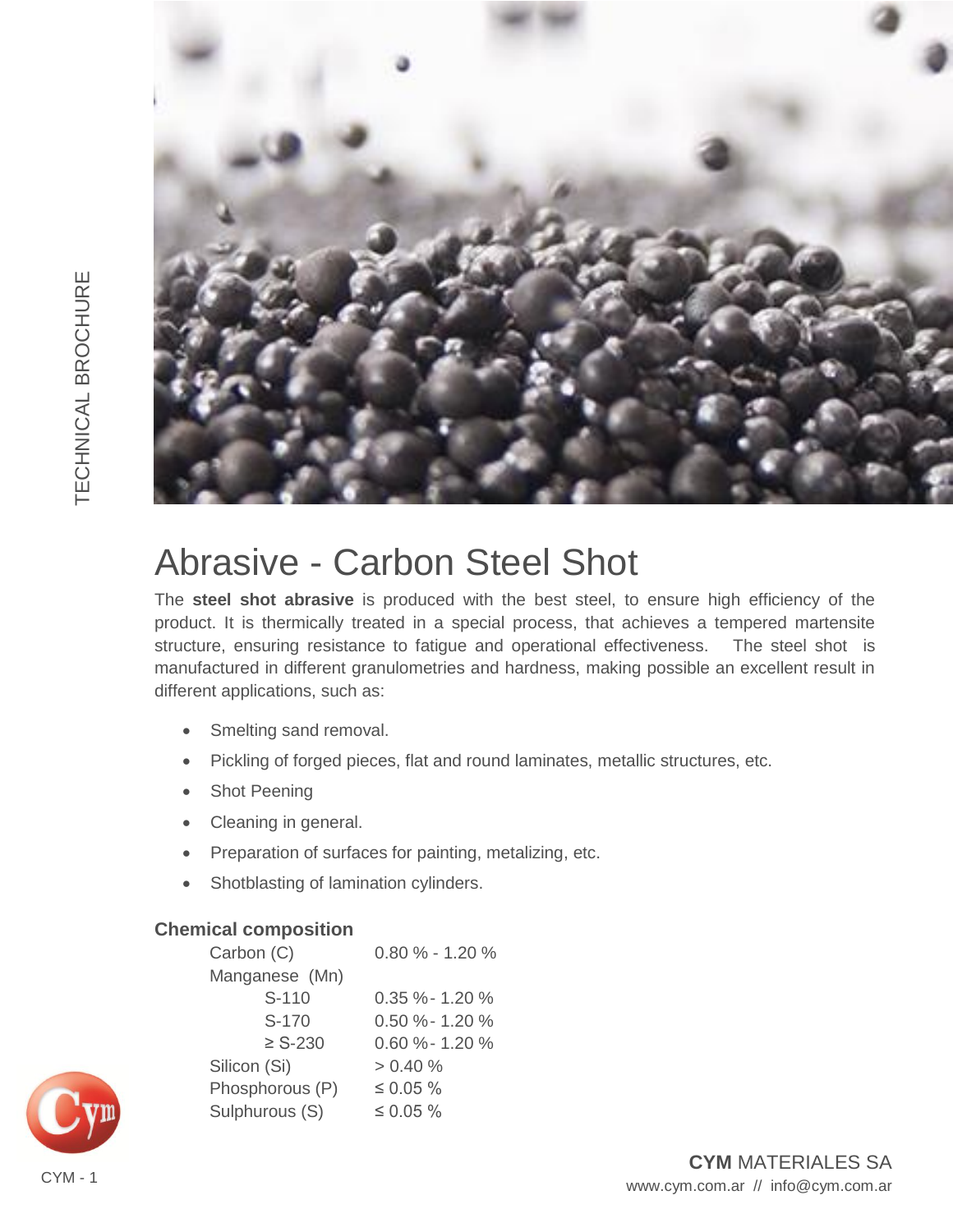### **Manufacturing norms**

Manufactured under the following norms SAE J444, SAE J-827 y SAE J-1993

#### **Structure**

Martensite structure totally fine and homogenous

Note: A well controlled tempering operation confers to the shot a metallurgical structure in which the iron and carbon atoms are grouped in the finest and most regular possible way. This structure allows homogeneity of hardness and resistance in the group of shot particles. Without this structure the shot would not have the necessary resistance for its applications.

## **Granulometries**

|            |            | <b>SIEVES</b>  |                |                         |                |                |                |                |                |             |                |             |                |            |             |            |             |
|------------|------------|----------------|----------------|-------------------------|----------------|----------------|----------------|----------------|----------------|-------------|----------------|-------------|----------------|------------|-------------|------------|-------------|
|            |            | $\overline{7}$ | 8              | 10                      | 12             | 14             | 16             | 18             | 20             | 25          | 30             | 35          | 40             | 45         | 60          | 80         | 120         |
|            |            | 2.8            | 2.3            | $\overline{2}$          | 1.7            | 1.4            | 1.18           | $\mathbf{1}$   | 0.85           | 0.71        | 0.6            | 0.5         | 0.42           | 0.39       | 0.3         | 0.18       | 0.13        |
| GRIT CODES | S780       | All<br>through |                | 85%<br>min              | 97%<br>min.    |                |                |                |                |             |                |             |                |            |             |            |             |
|            | S660       |                | All<br>through |                         | 85%<br>min     | 97%<br>min.    |                |                |                |             |                |             |                |            |             |            |             |
|            | S550       |                |                | All<br>through          |                | 85%<br>min     | 97%<br>min.    |                |                |             |                |             |                |            |             |            |             |
|            | S460       |                |                | $A\parallel$<br>through | 5%<br>max      |                | 85%<br>min     | 96%<br>min.    |                |             |                |             |                |            |             |            |             |
|            | S390       |                |                |                         | All<br>through | 5%<br>max      |                | 85%<br>min     | 96%<br>min.    |             |                |             |                |            |             |            |             |
|            | S330       |                |                |                         |                | All<br>through | 5%<br>max      |                | 85%<br>min     | 96%<br>min. |                |             |                |            |             |            |             |
|            | S280       |                |                |                         |                |                | All<br>through | 5%<br>max      |                | 85%<br>min  | 96%<br>min.    |             |                |            |             |            |             |
|            | S230       |                |                |                         |                |                |                | All<br>through | 10%<br>max     |             | 85%<br>min     | 97%<br>min. |                |            |             |            |             |
|            | S170       |                |                |                         |                |                |                |                | All<br>through | 10%<br>max  |                | 85%<br>min  | 97%<br>min.    |            |             |            |             |
|            | S110       |                |                |                         |                |                |                |                |                |             | All<br>through | 10%<br>max  |                | 80%<br>min | 90%<br>min. |            |             |
|            | <b>S70</b> |                |                |                         |                |                |                |                |                |             |                |             | All<br>through | 10%<br>max |             | 80%<br>min | 90%<br>min. |

According to international norms SAE J-444

#### **Hardness**

The hardness of the shot influences considerably the speed of cleaning and its lifetime. If the shot is too hard, it performs a good cleaning but it becomes too fragile and as it impacts, it breaks easily. On the other hand, if the shot has a low hardness, it would not clean properly and the shotblasting time would increase, making the process too onerous.

The standard hardness level of shot is the following:

| Denomination | <b>Hardness</b>        |
|--------------|------------------------|
| н            | 392-528 Hy (40-51 Hrc) |
|              | 430-550 Hv (43-52 Hrc) |